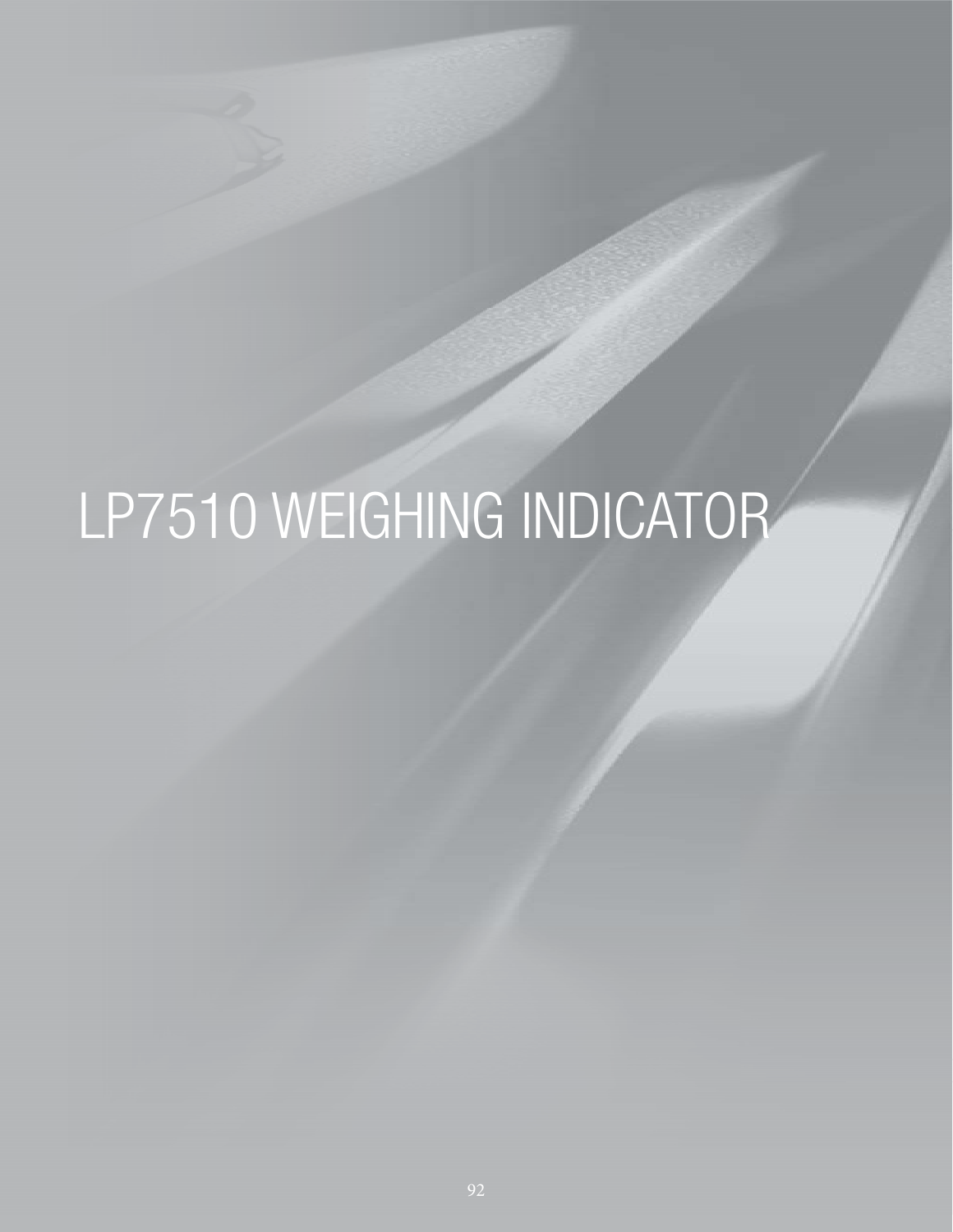

## LP7510 WEIGHING INDICATOR

Elitera



Available in Stainless Steel

6-Digit 3/4" red LED display, w/ 13 indicators

## NTEP APPROVED AT 5000 DIVISIONS

EN 1000

Includes display indicator, AC adapter, instrument cable, RS232 adapter, housing and hardware, extra instrument cable end and NTEP certification hardware.

## NTEP #09-070A1

Certificate of Conformance #09-070A1

1 (800) 230-0120 Contact@inscaleusa.com CAGE Code 07GT5

contact@inscaleusa.com

www.inscaleusa.com

Nationwide Dealer Network

93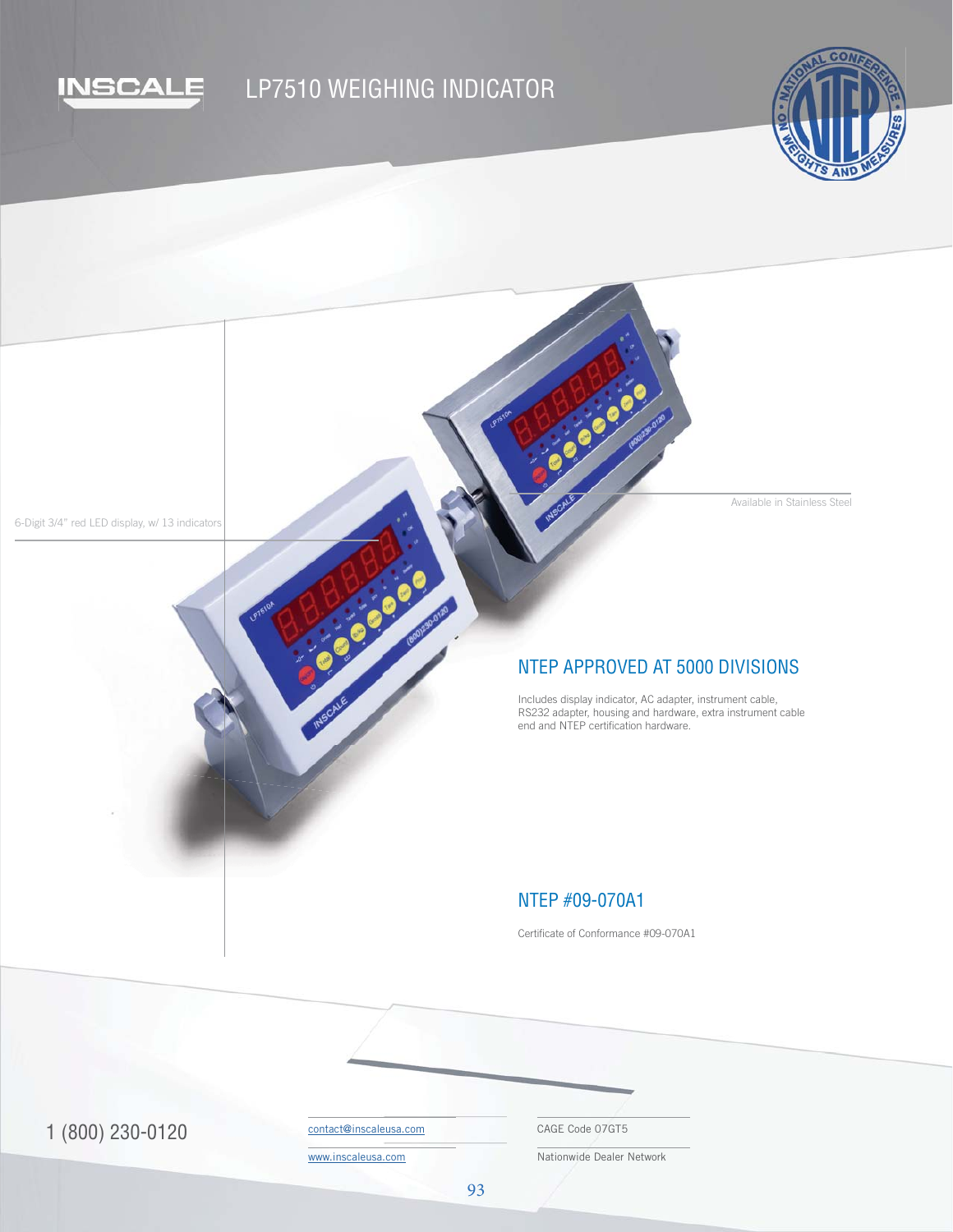## **INSCALE**

### STANDARD FEATURES

- Stainless Steel or Mild Steel Enclosure.
- 1" LED or LCD Display with backlight.
- Units (kg/lb) switchable.
- Mounting bracket and Hardware.
- NTEP approved for 5,000 divisions.
- Count, Auto Hold, Check Weighing features.
- Operates on 110V AC adapter.
- Full Duplex RS-232 Serial Port.
- Accuracy class 6000 e/30000D
- Drives up to 8 350Ω load cells.
- Ability to modify gravity based on different geographical locations
- Upper/lower limit alarm.
- Automatic power off and power save.
- Automatic error warning alarm.
- 100% manual zero range setting.
- Displays up to 50,000 graduations.
- Automatic date and time update.

## **SPECIFICATIONS**

- Resolution display: 0, 000 ADC: 2,000,000
- Zero stability error TK0 < 0.1μV//K
- Span stability error TKspn $<$   $\pm$  6 ppm//K
- Conversion time 50 ms
- Sensitivity (internal) 0.12 μV /count
- AC power AC100~250V
- DC power DC6V/4Ah rechargeable battery, 700mA
- Operation temperature 10 °C to 40 °C
- Storage temperature 40 °C to 70 °C

Indicator Dimensions 7.87''(L) X 2.95''(W) X 7.17''(H) Input voltage 5 VDC, 4 wire connection. Min. 50Ω, e.g.: 6 load cell of 350Ω



### NTEP APPROVED

Includes display indicator, AC adapter, instrument cable, RS232 adapter, housing and hardware, extra instrument cable end and NTEP certification hardware.

Certificate of Conformance #09-070A1